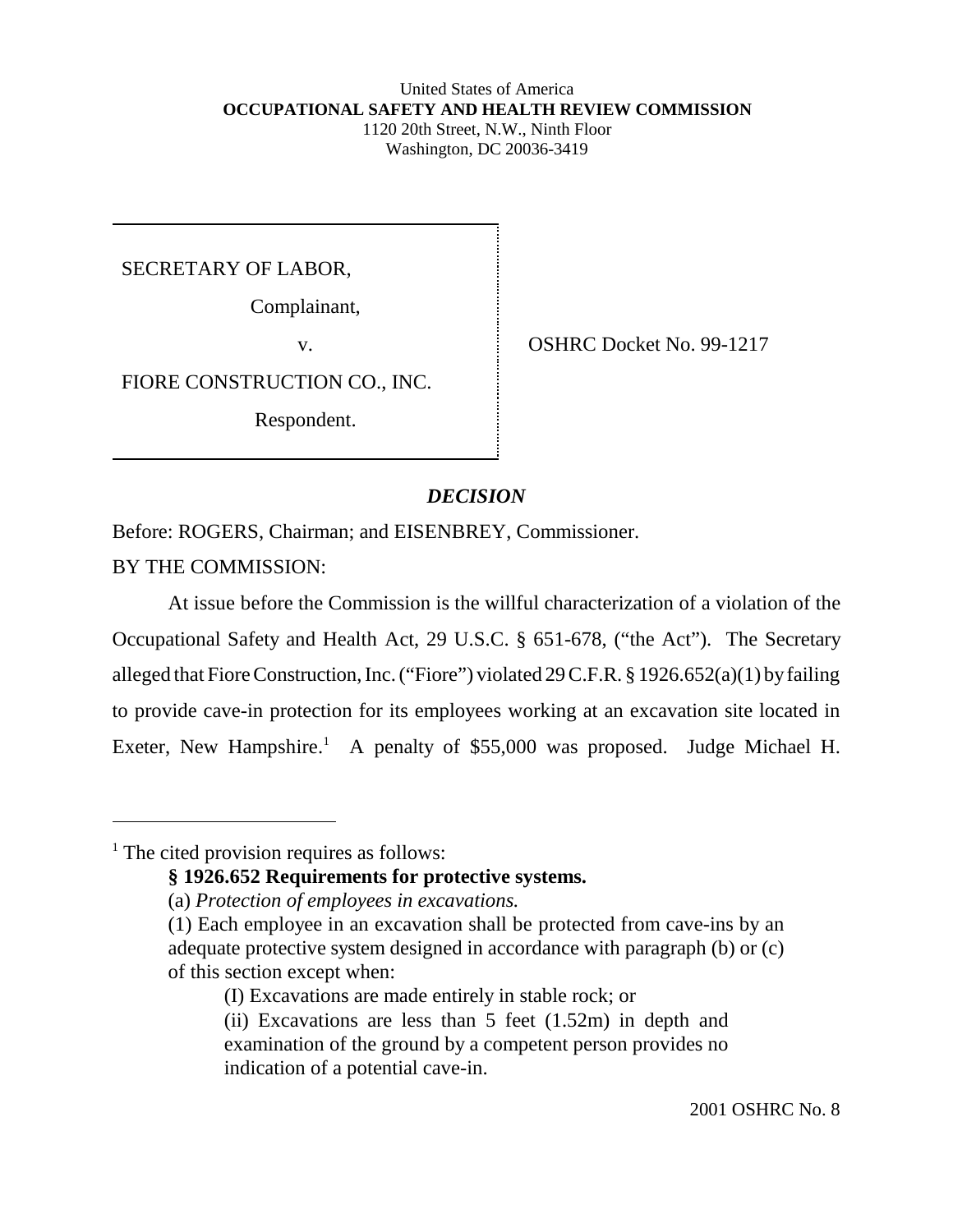Schoenfeld affirmed the violation as willful and assessed the proposed penalty. $2$  For the following reasons, we affirm the violation as willful and assess a penalty of \$40,000.

#### **BACKGROUND**

 Fiore is engaged in underground utility work and, at the time of the inspection, was replacing an 18-inch cast iron water line from inside a trench. It is undisputed that the trench was approximately eight feet deep, ten feet wide, and thirty feet long, and contained no trench box or shoring. Fiore also does not dispute that two of its employees were working inside the trench at the time of the inspection. Upon analyzing a soil sample taken from a spoil pile located at the side of the trench, compliance officer David Berard concluded that the trench was dug in previously excavated soil that consisted of one-third gravel and two-thirds sand, and therefore, could be considered Type B soil. According to Berard, the trench had vertical, unsloped walls and soil was sloughing off the trench walls as vehicles drove past the excavation.

Berard testified that when he questioned Fiore's foreman at the worksite, Larry Lizotte, Jr., about OSHA's excavation requirements, Lizotte told Berard that he was aware OSHA had excavation standards and that he "probably wasn't in compliance" with OSHA's cave-in protection requirements. At the hearing, Lizotte conceded that OSHA's standards required the use of a trench box under the conditions which existed at the time of the inspection, but he claimed that it was not possible to use one because of the location of the main water line pipe. However, he acknowledged that a trench box had been previously used at the worksite and admitted that an alternative means of protection, such as shoring, could have been used.

The record also establishes that since 1993, Fiore has been cited for five previous

 $2^2$  Fiore was also cited for two serious violations of the Act, neither of which is before the Commission on review.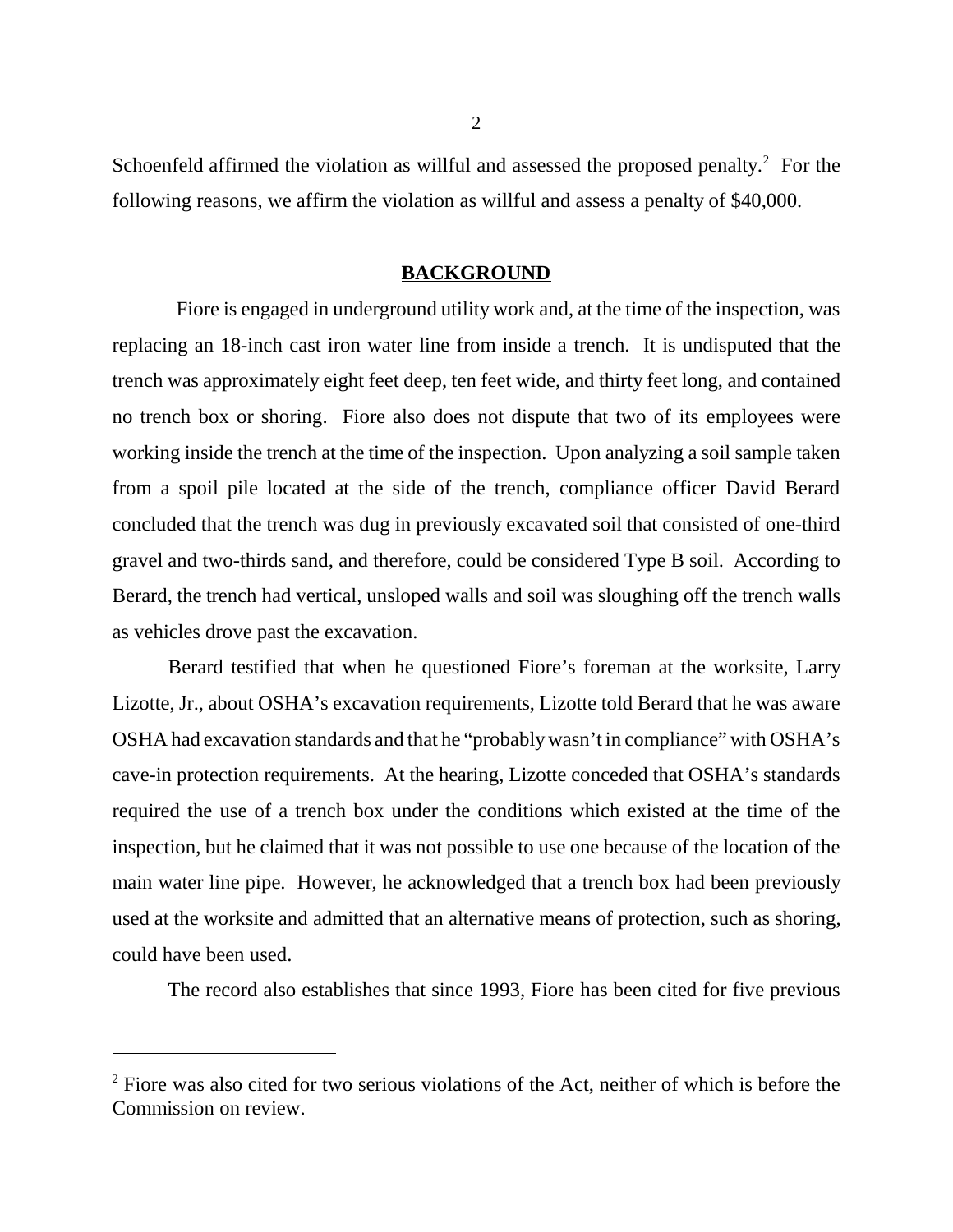willful violations of § 1926.652(a)(1). Four of these violations were issued in 1993, and the fifth was issued in 1995. All five violations were affirmed through formal settlement agreements with OSHA, four as unclassified violations under  $\S 17(a)$  of the Act and one as a serious violation.

#### **DISCUSSION**

The Commission has defined a willful violation as one which is "committed with intentional, knowing or voluntary disregard for the requirements of the Act or with plain indifference to employee safety." Valdak Corp., 17 BNA OSHC 1135, 1136, 1993-95 CCH OSHD ¶ 30,759, p. 42,740 (93-239, 1995), aff'd, 73 F.3d 1466 (8th Cir. 1996). "A willful violation is differentiated by heightened awareness of the illegality of the conduct or conditions and by a state of conscious disregard or plain indifference. . . ." Hern Iron Works, 16 BNA OSHC 1206, 1214, 1993-95 CCH OSHD ¶ 30,046, p. 41,256-57 (No. 89- 433, 1993) (citations omitted). The Secretary must establish that the employer was "actually aware, at the time of the violative act, that the act was unlawful, or that it possessed a state of mind such that if it were informed of the standard, it would not care." Propellex Corp., 18 BNA OSHC 1677, 1684, 1999 CCH OSHD ¶ 31,792, p. 46,591 (No. 96-0265, 1999). See also Johnson Controls, 16 BNA OSHC 1048, 1051, 1993-95 CCH OSHD ¶ 30,018, p. 41,142 (No. 90-2179, 1993) (citing Brock v. Morello Bros. Constr., 809 F.2d 161, 164 (1st Cir. 1987)). The Commission has held that a supervisor's willful actions or omissions may be imputed to an employer. George Campbell Painting Corp., 18 BNA OSHC 1929, 1934, 1999 CCH OSHD ¶ 31,935, p. 47,390 (No. 94-3121, 1999); Tampa Shipyards, Inc., 15 BNA OSHC 1533, 1537, 1990-93 CCH OSHD ¶ 29,617, p. 40,100 (No. 86-360, 1992)

In affirming the violation of  $\S$  1926.652(a)(1) as willful, the judge relied primarily on the testimony of foreman Lizotte, finding that Lizotte "proceeded with the trenching operation without installing a trench box which he knew was required by OSHA regulations under the circumstances present . . . ." Fiore challenges this conclusion, claiming that the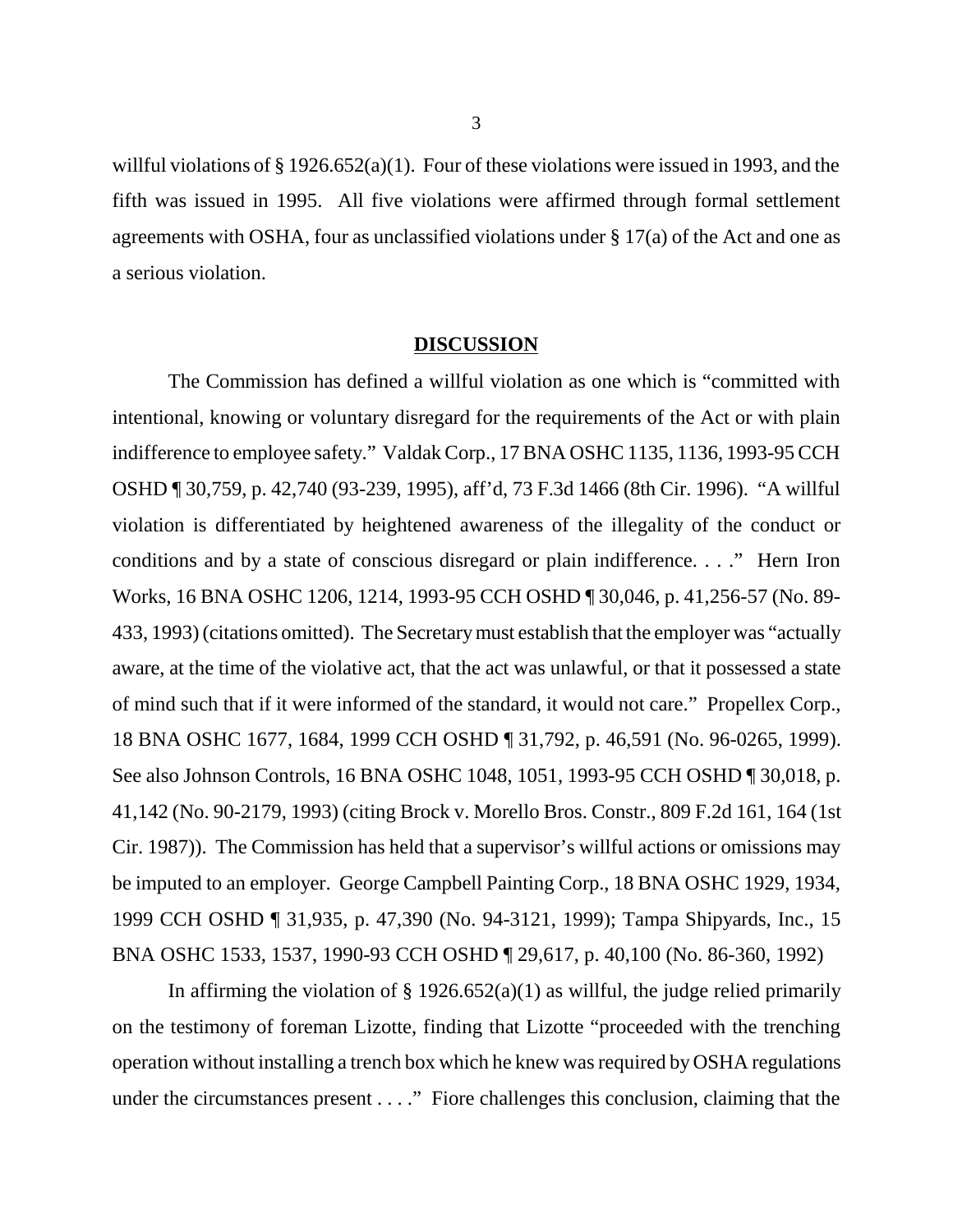Secretary offered no evidence to establish that Lizotte had "sufficient 'familiarity with the standard's terms' to constitute 'heightened awareness.'" Fiore also contends that the judge erred in relying upon Lizotte's testimony, claiming that Lizotte's statements regarding his awareness of the trench's violative condition referred only to his knowledge at the time of the hearing, not at the time of the inspection.

We agree with the judge. The record establishes that Lizotte had more than 12 years of excavation work experience, and had completed a 40-hour OSHA excavation training course.3 When Lizotte was questioned by compliance officer Berard during the inspection, Berard testified that Lizotte said he "probably wasn't in compliance" with the requirements of the cited standard. At the hearing, Lizotte conceded that at the time of the inspection, he "knew" that OSHA's standards required him to use a trench box. Lizotte also testified that he had previously used a trench box at this worksite, and he was able to identify the use of shoring materials and sloping as additional means of cave-in protection. This testimony is consistent with Lizotte's admission to Berard, and also demonstrates Lizotte's knowledge of OSHA's cave-in protection requirements.

Under these circumstances, we find that Lizotte had a heightened awareness of the requirements of  $\S$  1926.652(a)(1), yet made a conscious decision not to use cave-in protection in the cited trench. See Pentecost Contracting Corp., 17 BNA OSHC 1953, 1955, 1995-97 CCH OSHD ¶ 43,965, p. 43,965 (No. 92-3788, 1997) (conscious disregard established where supervisor was aware of trenching standard's requirements yet failed to

<sup>&</sup>lt;sup>3</sup> Fiore attempts to diminish the significance of Lizotte's OSHA training by noting that he attended the course in 1994 and was given no subsequent training in the five years leading up to the current violation. However, the cave-in protection requirements of § 1926.652(a)(1) have not changed in the time since Lizotte attended the OSHA training and any knowledge which he would have obtained about such requirements remained relevant to the type of work in which Fiore was engaged. Furthermore, we note that Lizotte spent an entire week attending this course in excavation safety and has since performed nothing but excavation work as a Fiore employee.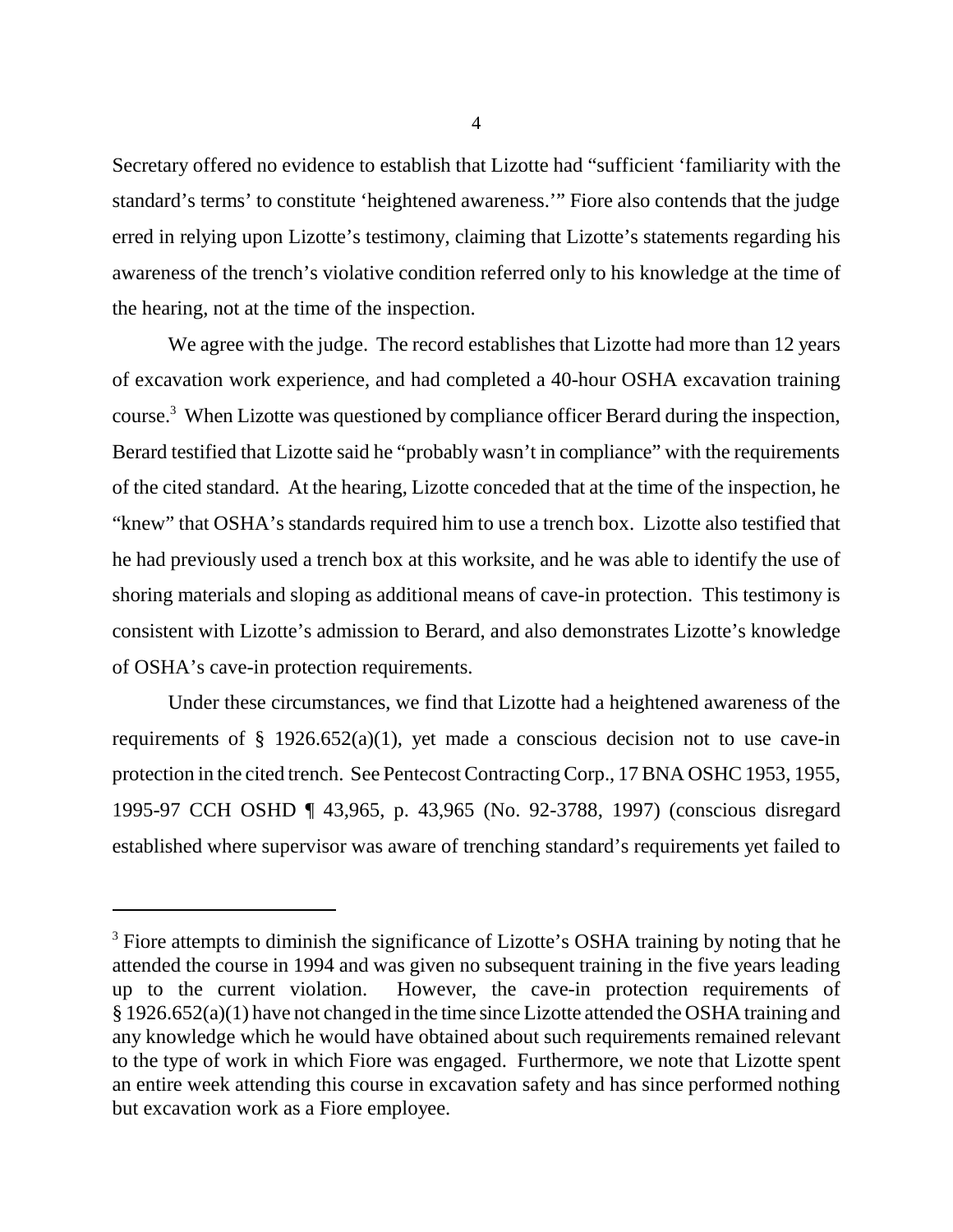provide appropriate means of egress upon observing trench's noncompliant condition). As a supervisory employee, Lizotte's intentional disregard is imputable to Fiore.<sup>4</sup> Accordingly, we affirm the  $\S 1926.652(a)(1)$  violation as willful.

## **PENALTY**

 The Secretary proposed a penalty of \$55,000 for the willful violation of § 1926.652(a)(1). In calculating this penalty, the Secretary gave Fiore no credit for its small size because of the company's prior history of trenching violations. The judge criticized the Secretary's "withholding of credit for a small sized company on the basis of its past history of OSHA violations. . . ." However, he found that a "very substantial penalty" was required and assessed the proposed penalty amount. While we agree with the judge that a substantial penalty is warranted here, we conclude that Fiore should be given some credit for its size.<sup>5</sup> Therefore, taking into account Fiore's prior citation history and its small size, we find that a penalty of \$40,000 is appropriate.

<sup>&</sup>lt;sup>4</sup> In view of this clear evidence of Lizotte's imputable willfulness, we find it unnecessary to reach the issue of whether Fiore's prior citation history provides an additional basis for finding a willful violation.

<sup>&</sup>lt;sup>5</sup> Although the record does not definitively establish the number of Fiore's employees, we note that the Secretary reduced the penalties proposed for the two other citation items not at issue here in a manner consistent with the reductions she gives for employers with fewer than 25 employees.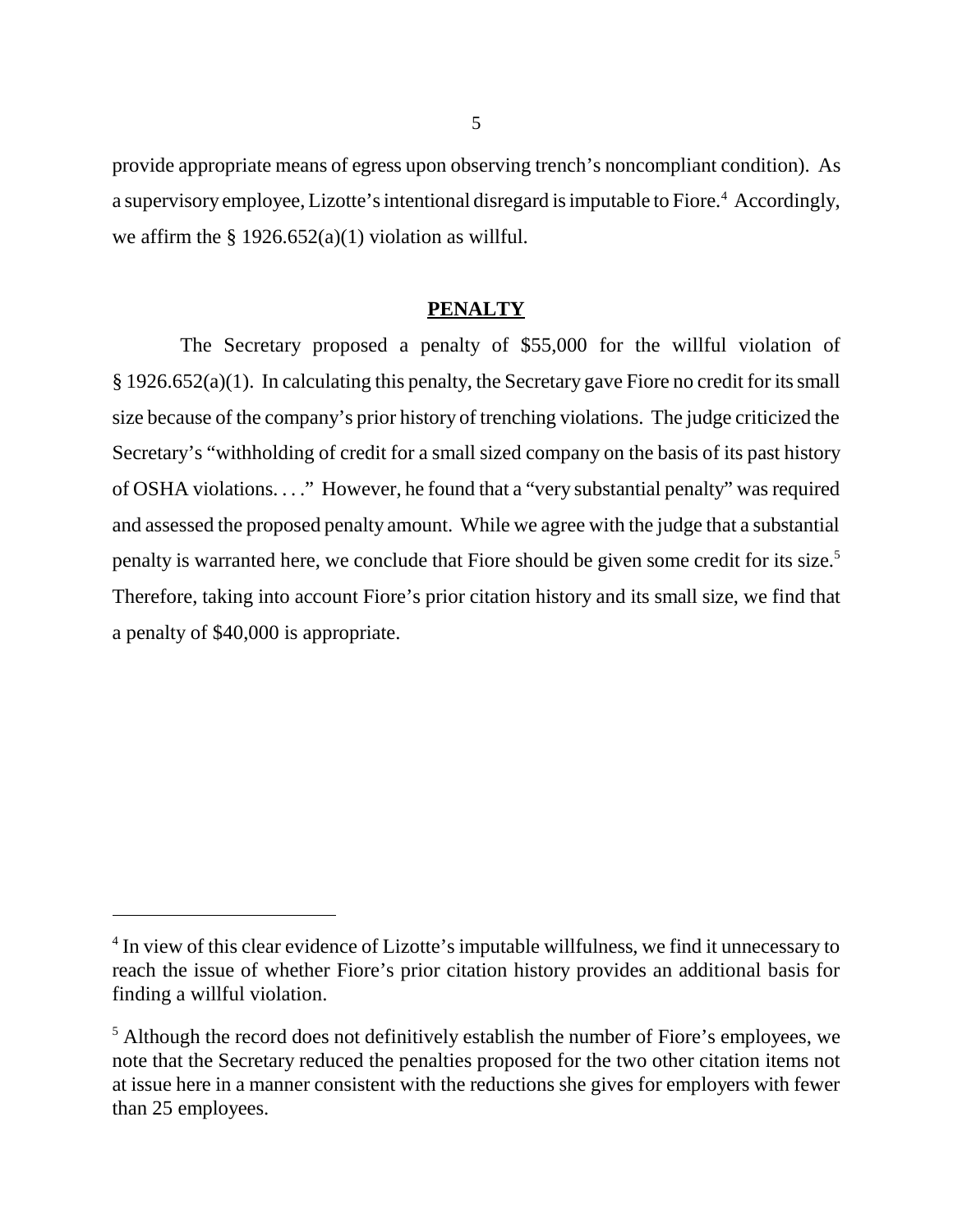# **ORDER**

We affirm a violation of § 1926.652(a)(1) and assess a penalty of \$40,000 (Willful Citation 2, Item 1).

 $\sqrt{s/}$ 

Thomasina V. Rogers Chairman

 $\sqrt{s}$ /

Ross Eisenbrey Commissioner

Dated: May 1, 2001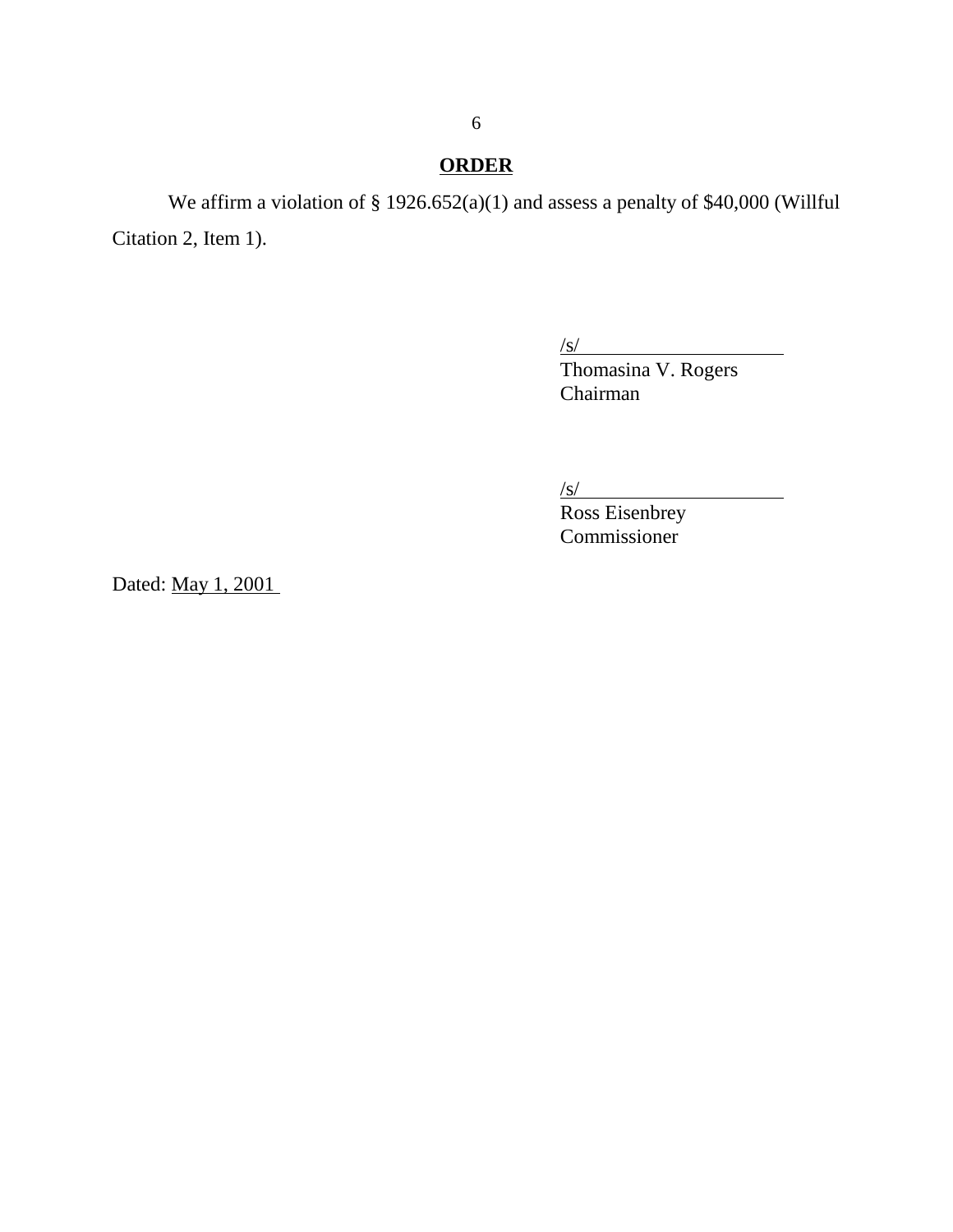## UNITED STATES OF AMERICA OCCUPATIONAL SAFETY AND HEALTH REVIEW COMMISSION

SECRETARY OF LABOR, Complainant,

FIORE CONSTRUCTION CO., INC., Respondent. 

Appearances: Kevin E. Sullivan, Esq. U.S. Department of Labor Boston, Massachusetts For Complainant

> Barrett A. Metzler, C.S.P. Northeast Safety Management, Inc. Columbia, Connecticut For Respondent

BEFORE: MICHAEL H. SCHOENFELD, Administrative Law Judge

## **DECISION AND ORDER**

#### *Background and Procedural History*

This case arises under the Occupational Safety and Health Act of 1970, 29 U.S.C. §§ 651 - 678 (1970) (the Act). As in Docket No. 99-1847, Respondent's work site in Exeter, New Hampshire, gives rise to this matter. In this instance, a site at a different street location was inspected on May 26, 1999, by a Compliance Officer (CO) of the Occupational Safety and Health Administration (OSHA). As a result of this inspection, Fiore Construction Company, Inc., (Respondent) was issued one citation on June 14, 1999 alleging serious violations of the construction safety standards at 29 C.F.R.  $\S$  1926.651(c)(2), requiring safe trench egress, and 29 C.F.R.  $\S$ 1926.652(c)(3)(iii), requiring that a copy of the trench's protective system design be available at the work site. Respondent was also issued a citation alleging a willful violation of 29 C.F.R. §

v. Docket No. 99-1217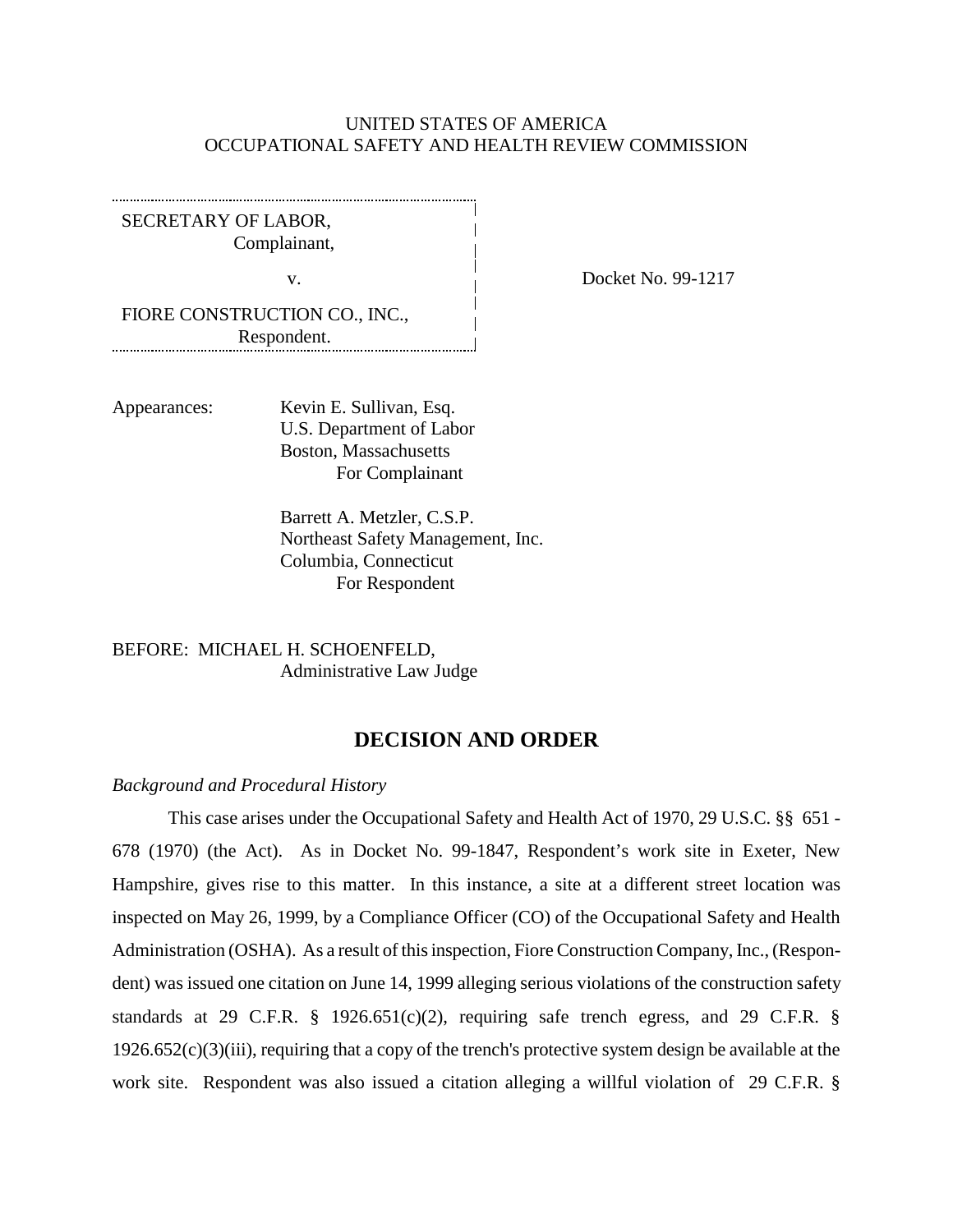$1926.652(a)(1)$ , requiring that employees in an excavation be protected from cave-ins by an "adequate" protective system. Respondent timely contested. Following the filing of a complaint and answer and pursuant to a notice of hearing, the case came on to be heard in Boston, Massachusetts. No affected employees sought to assert party status. Both parties have filed post-hearing briefs.

#### *Jurisdiction*

Complainant alleges, and Respondent does not deny, that it is an employer engaged in excavation and installation of underground utilities. It is undisputed that at the time of this inspection, Respondent was engaged in excavating and replacing water and sewer lines in Exeter, New Hampshire. Respondent does not deny that it uses tools, equipment and supplies which have moved in interstate commerce. I find that Respondent is engaged in a business affecting interstate commerce.

Based on the above finding, I conclude that Respondent is an employer within the meaning of § 3(5) of the Act. Accordingly, the Commission has jurisdiction over the subject matter and the parties.

#### *Discussion*

The Secretary opened her case with the testimony of a staff writer/photographer for a local newspaper who described some conditions at the worksite and identified several photographs she took. The inspecting CO testified about his inspection, observations and the basis for the issuance of each citation item. The OSHA Area Director of the Concord, New Hampshire, office gave testimony as to the classifications of the alleged violations and the bases for the classifications and proposed penalty amounts. For Respondent, a foreman and an excavator operator gave testimony as to conditions and operations at the work site.

The following decision, findings and conclusions are based upon the citations, the pleadings and the record as a whole, considering all of the testimony, documentary and photographic evidence.

## Citation 1, Item 1 29 C.F.R. § 1926.651(c)(2)

This item alleges a violation of the cited standard in that "[a] ladder or some other equivalent means of access and egress from an excavation was not provided while employees were working in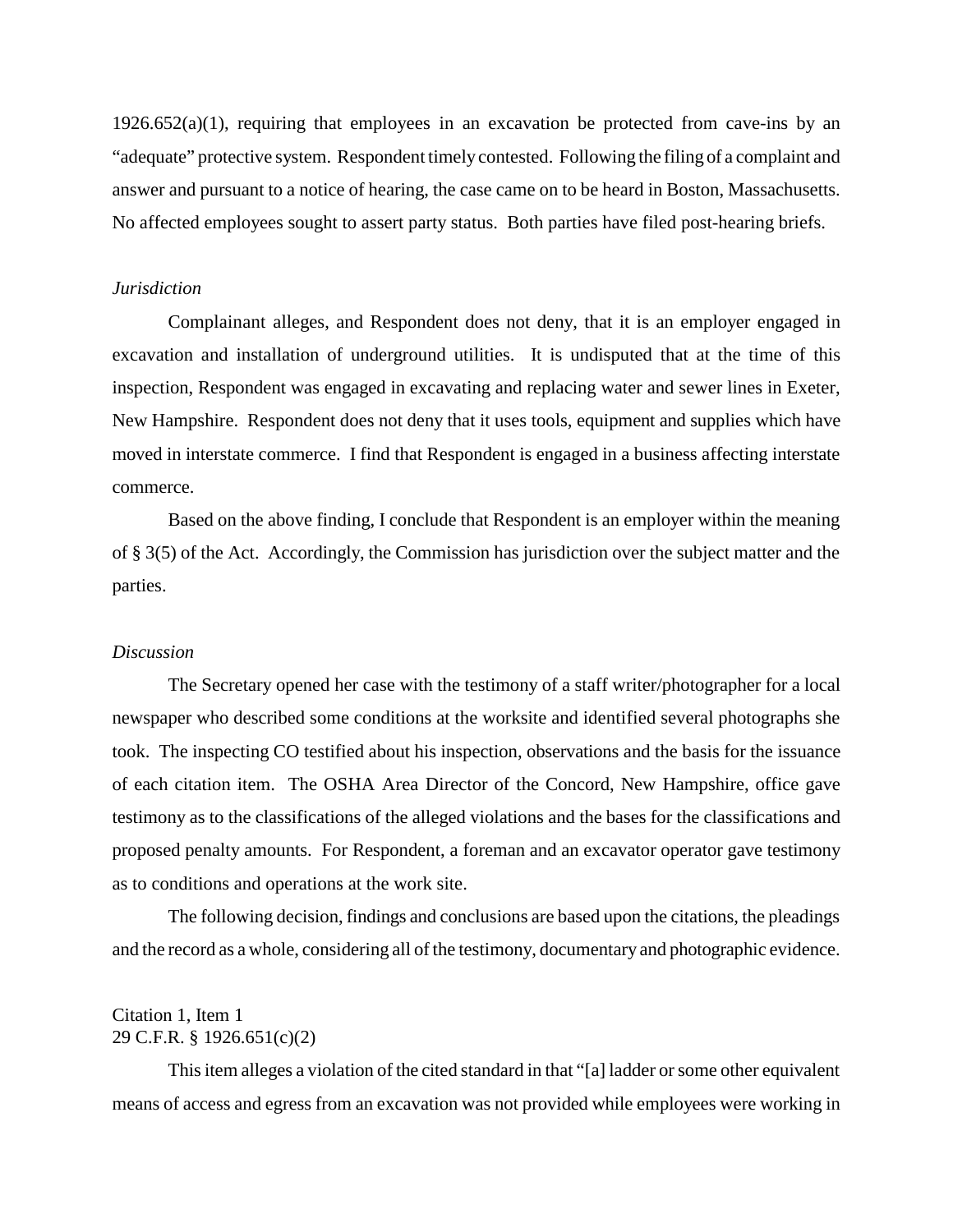the excavation."6

The cited standard, 29 C.F.R.  $\S$  1926.651(c)(2), provides as follows:

*Means of egress from trench excavations*. A stairway, ladder, ramp or other safe means of egress shall be located in trench excavations that are 4 feet (1.22 m) or more in depth so as to require no more than 25 feet (7.62 m) of lateral travel for employees.

The newspaper reporter testified that she was present at the worksite on May 24 or 25, 1999, and identified photographs she had taken at that time. (CX-1-4). Her photographs clearly depict an excavation of a depth over the worker's head and having sides with little or no sloping.

The CO stated that he measured the dimensions of the trench with the help of Respondent's foreman and the company owner. (Tr. 17) According to the CO, the trench was 8 feet deep, if not more, and, although the width varied, it was "approximately" 10 feet wide and "approximately" 30 feet in length. (Tr. 18) The CO described one end of the trench as an earthen "slope with a rough soil" that had been previously excavated. On cross-examination, he stated that he observed employees slipping while attempting to exit the trench by going up the ramp. (Tr. 46, 48) He stated that "crawl(ing)" up the 45-degree slope with loose soil at one end of the trench was the way employees exited the trench since there was no ladder in place, although there were ladders at the site. (Tr.18, 45) Based upon these observations, but without actually walking on the ramp or asking employees if it was safe, the CO opined that the ramp was not an "other safe means of egress." (Tr. 46) He stated that the employees had to travel "about" or "approximately" 25 feet to exit the trench. (Tr. 18-19, 61-62). The CO's photographs of the trench were entered into evidence without objection. (Tr. 20; CX - 5-8)

The parties agree in their post-hearing briefs that the issue here is whether the ramp was a "safe" means of egress. (Sec. brief, p. 11, Resp. brief, p.3) The Secretary's evidence is the CO's

<sup>6</sup> In general, to prove a violation of a standard, the Secretary must demonstrate by a preponderance of the evidence (1) that the cited standard applies, (2) non-compliance with the terms of the standard, (3) employee exposure or access to the hazard created by the noncompliance, and (4) that the employer knew, or with the exercise of reasonable diligence could have known, of the condition. *Astra Pharmaceutical Products, Inc.*, 9 BNA OSHC 2126, 2129 (No. 78-6247, 1981); *Dun-Par Engineered Form Co.*, 12 BNA OSHC 1949 (No. 79-2553), *rev'd & remanded on other grounds*, 843 F.2d 1135 (8th Cir. 1988), *decision on remand* 13 BNA OSHC 2147 (1989).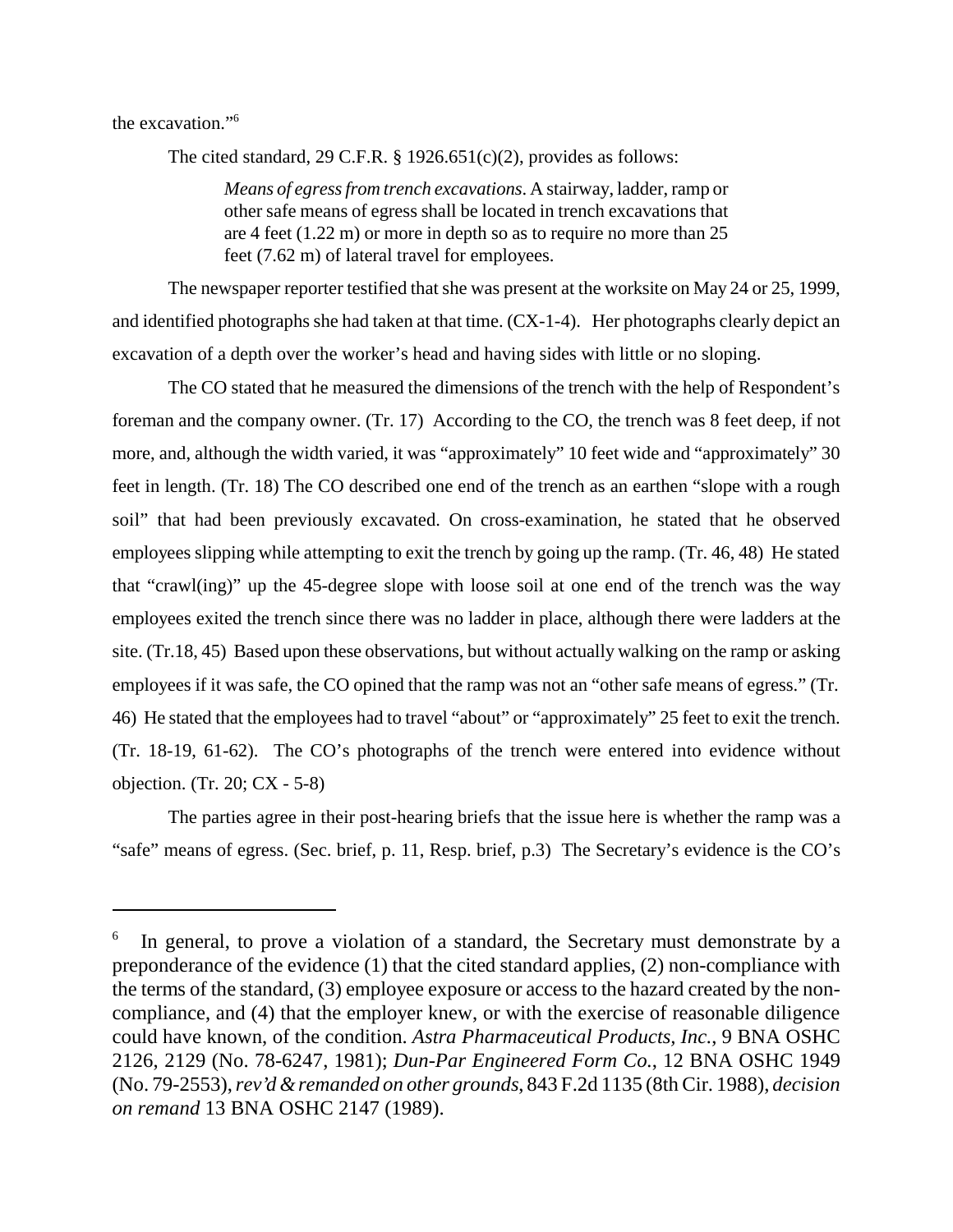testimony that employees slipped while attempting to go up the ramp and his description of employees skidding backwards while exiting. Respondent's foreman, on the other hand, testified that he used the cited ramp without any trouble even when carrying tools. (Tr. 91) Compared with the conclusive responses of the foreman, however, the CO's statements are more persuasive, especially since the foreman's idea of "no problems" might include staggering or unsteady walking up the ramp. Moreover, the CO's explanation of what test he applied, that is, the safety equivalent of a ladder, together with his detailed description of employees slipping, warrants according the CO's testimony more evidentiary weight. I thus find the CO's testimony more persuasive.

The classification of the violation as "serious" is somewhat problematic. Respondent's posthearing argument, made in passing, that no hazard has been shown, is rejected, in that the failure to comply with the standard reasonably raises the inference of a hazard which has not been rebutted. See, *Austin Bridge Co.*, 7 BNA OSHC 1761 (No. 76-93, 1979). Respondent's other argument, that the Secretary has not shown that the violation was serious, is also rejected.

Under § 17(k) of the Act, 29 U.S.C. § 666(j), a violation is serious where there is a substantial probability that death or serious physical harm could result from the violative condition. It is the likelihood of serious physical harm or death arising from an accident, rather than the likelihood of the accident occurring, which is considered in determining whether a violation is serious. *Dravo Corp.,* 7 BNA OSHC 2095, 2101, (No. 16317, 1980), *pet. for review denied,* 639 F.2d 772 (3d Cir. 1980). While it is not necessary for the occurrence of the accident itself to be probable, the Secretary must show that the probable result would be serious injury or death. *Brown & Root, Inc., Power Plant Div.,* 8 BNA OSHC 1055, 1060 (No. 76-3942, 1980). For example, the Commission has found a violation to be serious where the evidence showed only that the hazard was a fall of 10 to 15 feet. *P.P.G. Industries, Inc.,* 6 BNA OSHC 1050 (No. 15426, 1977).

The CO's assessment that employees on the ramp could slip or fall "to an eight foot depth" is inconsistent with the facts and logic when applied to walking up the 45 degree ramp.(Tr. 57-58) Since the ramp was the entire width of the excavation, the only possible "fall" while walking on it could have been to the ground on which the employee was actually standing.

The Secretary, abandoning the CO's position at the hearing, argues in her post-hearing brief that the "distance the employees had to travel" (established as "approximately" 25 feet), plus the difficulty employees had exiting from the trench, resulted in an "increased likelihood of employees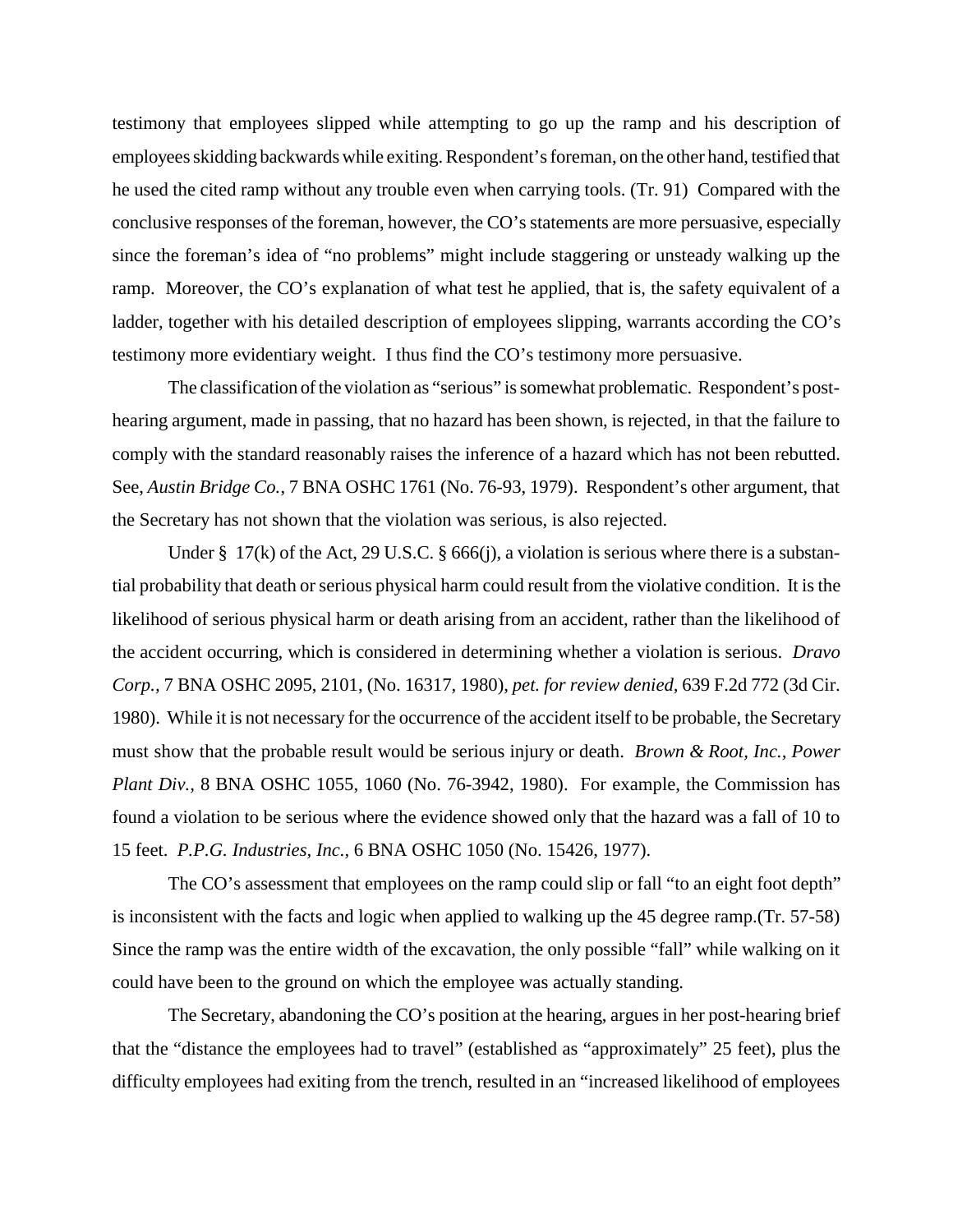being seriously injured or killed if the trench collapsed." (Sec. brief, pp. 11-12) (Citation omitted). The degree of "increased likelihood" of serious injury or death is not, however, apportioned between the length of the excavation and the condition of the ramp and there is no evidence in that regard. Nonetheless, I find that the Secretary has established, albeit marginally, the likelihood of serious injury or death. Given the notoriously high degree of hazard in the event of trench collapse, it is reasonable to infer that any significant burden on an exposed employee's ability to escape quickly and effectively would increase the probability of serious injury or death resulting from such a collapse. Accordingly, I find that the violation of the cited standard is serious. For the reasons set forth in the testimony of the OSHA Area Director, the proposed penalty of \$800 is found to be appropriate. (Tr. 68-71)

Citation 1, Item 2 29 C.F.R. 1926.652(c)(3)(iii).<sup>7</sup>

(c) Design of support systems, shield systems, and other protective systems. Designs of support systems, shield systems, and other protective systems shall be selected and constructed by the employer or his designee and shall be in accordance with the requirements of paragraph (c)(1); or, **in the alternative**, paragraph  $(c)(2)$ ; or, in the alternative, paragraph  $(c)(3)$ ; or, in the alternative, paragraph  $(c)(4)$  as follows:

 $(c)(1)$  Option  $(1)$  - Designs using appendices A, C and D. Designs for timber shoring in trenches

\* \* \*

\* \* \*

(c)(2) Option (2) - Designs Using Manufacturer's Tabulated Data.

\* \* \*

\* \* \*

(c)(3) Option (3) - Designs using other tabulated data.

*(c)(3)(iii) At least one copy of the tabulated data, which identifies the registered professional engineer who approved the data, shall be maintained at the jobsite during construction of the protective system. After that time the data may be stored*

(continued...)

<sup>7</sup> The cited standard,  $1926.652(c)(3)(iii)$ , is shown below in italics, within the context of the sub-section in which it appears: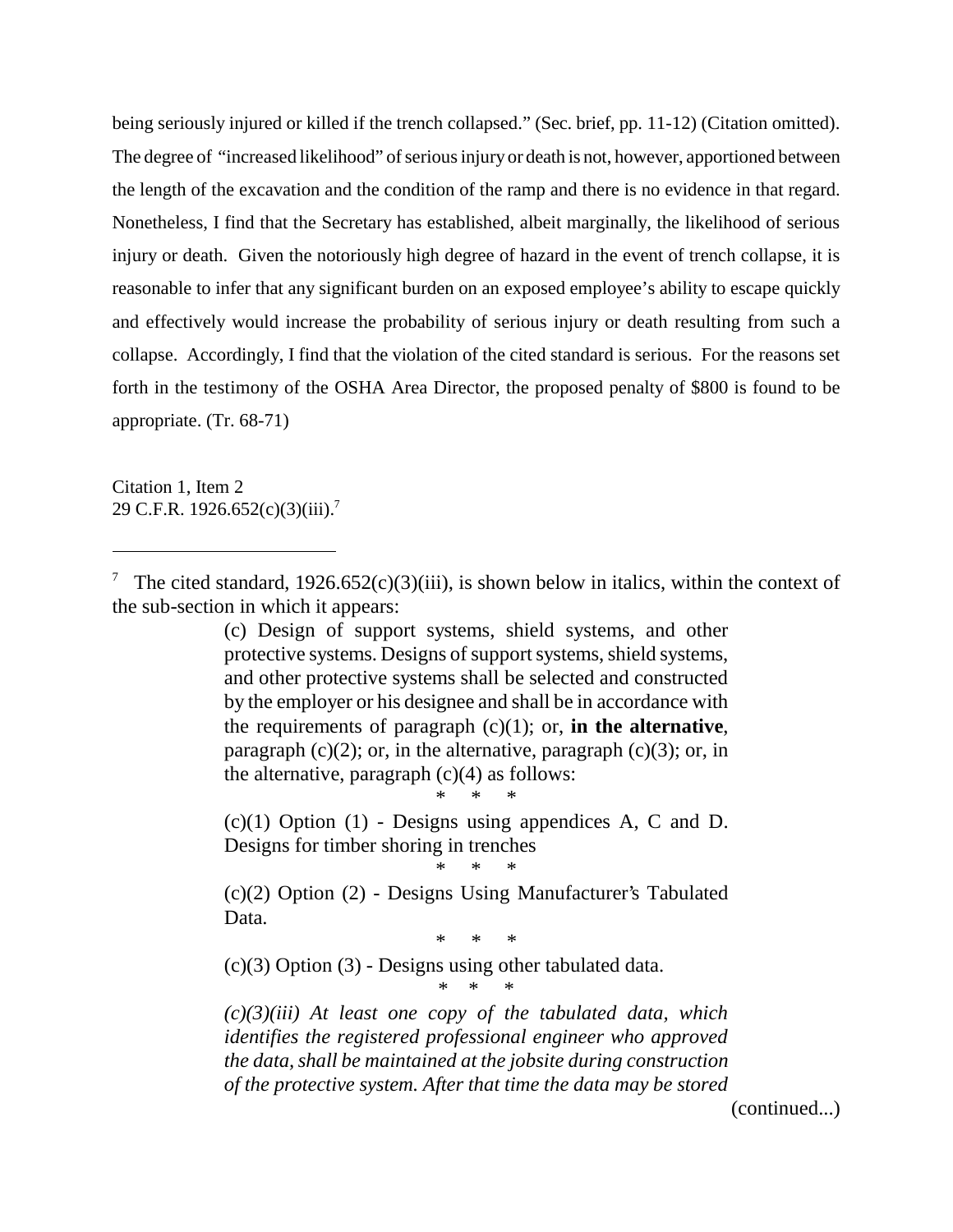This citation item alleges that "[c]opies of the trench box certifications for the trench boxes used on 5/26/99 were not made available upon request by the Secretary's representative on site."

The CO testified that he "requested certification" on May 26, 1999, for the two trench boxes Respondent had at the site but that none was "forthcoming" (Tr. 25-26). Moreover, none was received by June 14, 1999, the date the citations were issued and although one was received "eventually," the CO did not know about the others. (Tr. 26)

 Respondent avers that the cited standard does not apply. For the following reasons, Respondent's argument is accepted.

On cross-examination, the CO maintained that the cited standard applied to trench boxes, such as the ones in this case, which were manufactured elsewhere by others and used by Respondent as well as boxes constructed by the cited employer. (Tr. 43-45) The CO's explanation is specious. Subsection "c" clearly presents requirements stated in the alternative (c1, c2, c3 or c4). The nature of the trench support system dictates which one of the alternative sets of requirements applies. In this case, Respondent was using a trench box constructed by a commercial manufacturer. As Respondent points out in its post-hearing brief, the CO apparently ignored other parts of the cited standard which make it apparent that the section cited by OSHA is intended to apply to trench support systems constructed by the employer using them. The clearly alternative wording of the several subsections distinguishes this case from those in which the Commission held that the headings or titles of standards provided only guidelines.<sup>8</sup>

 $7$ (...continued)

*off the jobsite, but a copy of the data shall be made available to the Secretary upon request.* \* \* \*

(c)(4) Option (4) - Design by a registered professional engineer. (Emphasis and italics added.)

8 Chairman Cleary, speaking for the Commission in *Wray Electric Co.*, 6 BNA 1981, 1984 (No. 76-119, 1978), presented the following cynosure:

> Titles and headings are '. . . tools available for the resolution of a doubt. But they cannot undo or limit that which the text makes plain.' *Brotherhood of Railroad Trainmen v. Baltimore & Ohio*

> > (continued...)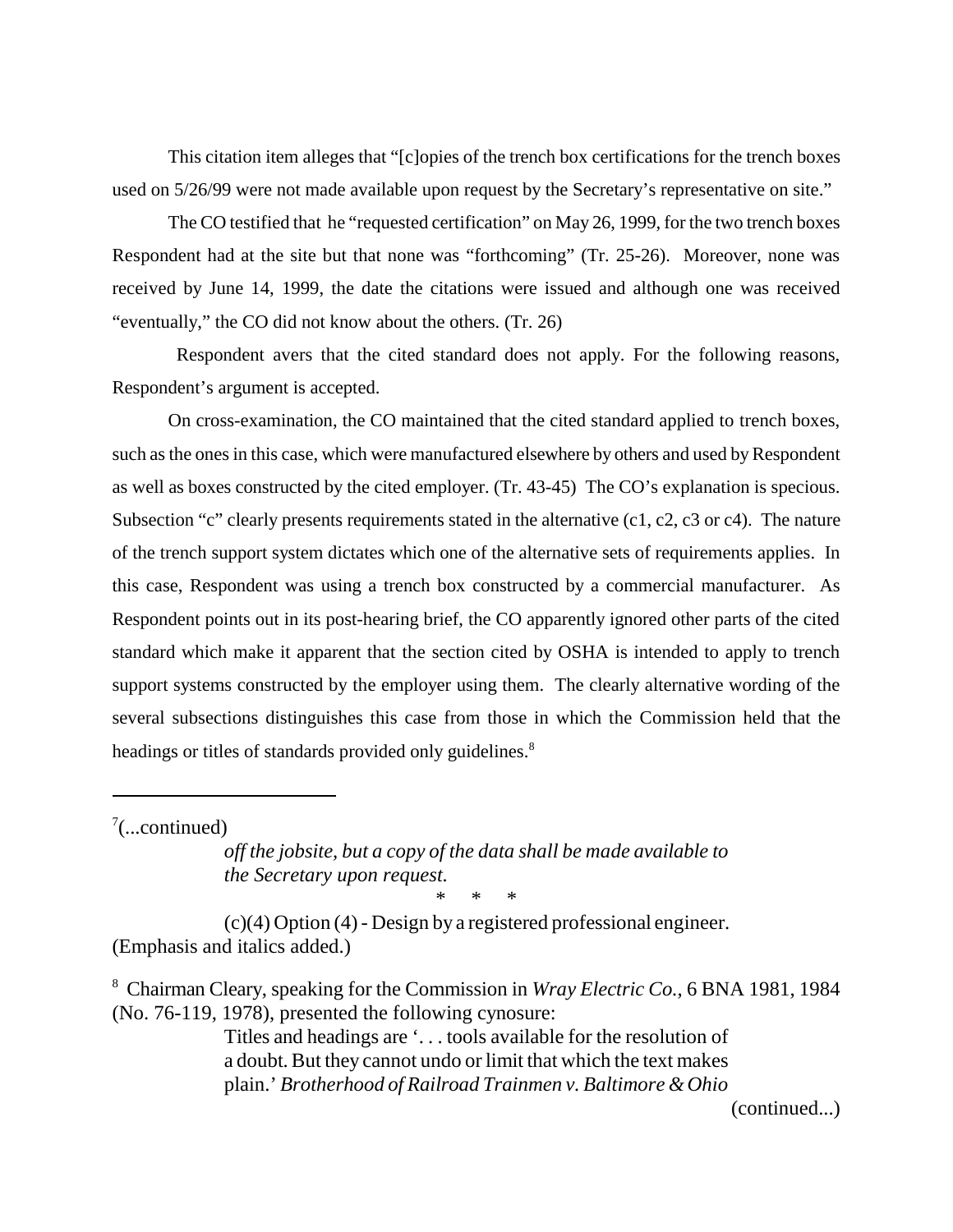Based on the foregoing, I conclude that the Secretary has failed to demonstrate that the cited standard applies, a necessary element of her *prima facie* case. Accordingly, this item is VACATED.

## Citation 2, Item 1 29 C.F.R. § 1926.652(a)(1)<sup>9</sup>

This citation item alleges that "[e]mployees were working in an excavation which was not properly protected with either sloping, shoring, or some other equivalent means." The alleged violation was classified as "'willful," and a penalty of \$55,000.00 was proposed.

The newspaper reporter stated that she had visited the work site on either May 24 or 25 and saw a person working in the excavation. There were no trench boxes in place at that time . (Tr. 11) Her photographs clearly depict an excavation of a depth over the worker's head and with sides with little or no sloping.

The CO testified that upon his arrival at the work site, he observed the trench. He described the walls as vertical and unsloped. (Tr.18) He also stated that Respondent's foreman at the site, who had had OSHA training, admitted that the trench "probably" did not meet OSHA's requirements. The CO performed two simple soil tests on a sample taken from a spoils pile made up of soil which the Foreman described as having been "taken out of this excavation" and which "had similar characteristics to what the sides of the walls were...." On cross-examination, the CO more clearly identified the location from which the soil sample was taken. (Tr. 48; CX-7) He believed that the sample had come from soil taken out of the excavation but did not know exactly where within the excavation the soil had been. He conceded that he did not know if it had been soil which was part

8 (...continued)

*Railroad,* 331 U.S. 519, 529 (1947).

<sup>9</sup> The cited standard, 29 C.F.R. § 1926.651(a)(1), and relevant exceptions, provide; (a)(1) Each employee in an excavation shall be protected from cave-ins by an adequate protective system designed in accordance with paragraph (b) or (c) of this section except when:  $(a)(1)(i)$  Excavations are made entirely in stable rock; or  $(a)(1)(ii)$  Excavations are less than 5 feet  $(1.52 \text{ m})$  in depth and examination of the ground by a competent person provides no indication of a potential cave-in.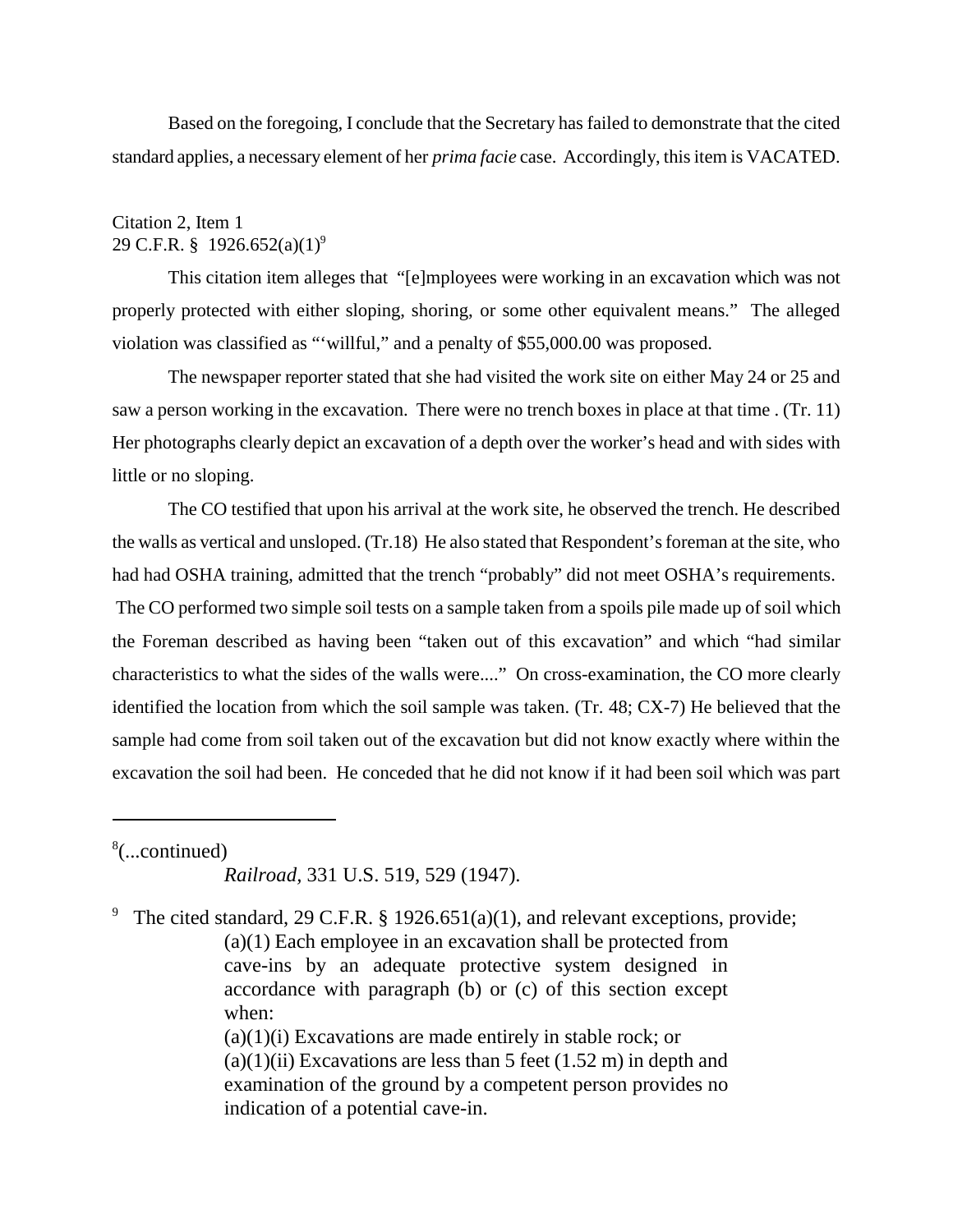of a cushion underneath the previously installed utilities. (Tr. 47) He did state that he had "reached down" about one foot into the side of the trench to retrieve the sample. (Tr. 49) Based upon his observations, the CO opined that the information given to him by the Foreman regarding the soil sample was accurate. (Tr. 23) The CO formed the opinion that the excavation had been dug in Type B soil. (Tr. 20-23, CX - 9) He believed that the site of the excavation had been "previously disturbed" because there were other utilities in the ground in the immediate vicinity of the excavation. (Tr. 24) Inasmuch as the soil was previously disturbed, it could not, according to the CO, be classified as Type A, leaving only Type B or C as possible classifications. (Tr. 25)

Respondent's foreman testified that he had been doing excavating and utility work for several years. (Tr. 89-90) He was present during the inspection, and he had been at the location for about six weeks. (Tr. 91) He completed the OSHA 40 hour safety course as well as hazardous materials training after the inspection. (Tr. 92, 108). The foreman described the pipe which Respondent was installing at the time of the inspection as "24-inch concrete pipe" having an inside diameter of 24 inches and an outside diameter of 30 inches except at the end or "bell," which "would be close to 30 inches" in diameter. (Tr. 92-93, 96). The foreman frankly admitted that in his opinion a trench box should have been in use at the time of the inspection. (Tr. 95) He also testified a bit later that the previously installed pipe would have interfered with the installation of the new pipe. (Tr. 98) Nonetheless, he agreed that he could have used other means of protection against trench collapse. (Tr. 99) He stated that he believed that he did not need the trench box in use at that location because "I had sloped because with the type of material that was there . . . (the trench) was safe...." (Tr. 100)

The excavator operator, with about 30 years of experience, had also been on the job for about six weeks prior to the inspection. (Tr. 106) The trench box had been used earlier on the job, and he was apparently putting it into the trench when he felt it was needed. (Tr. 105) The employees working in the trench were his son, a nephew and a friend. (Tr. 106). He stated that the ground was "so hard" that the walls of the trench box started to "bend" when he tried to push it deeper into the trench. (Tr. 106)

The Secretary correctly argues that since the trench was dug in "previously disturbed" soil, regardless of how the soil might have tested, it could not be classified as Type A. (29 C.F.R. § 1926.651, Appendix A). The requirements of the standard cannot be superceded by the excavator operator's opinion, regardless of his experience and/or observations. The testimony and photographs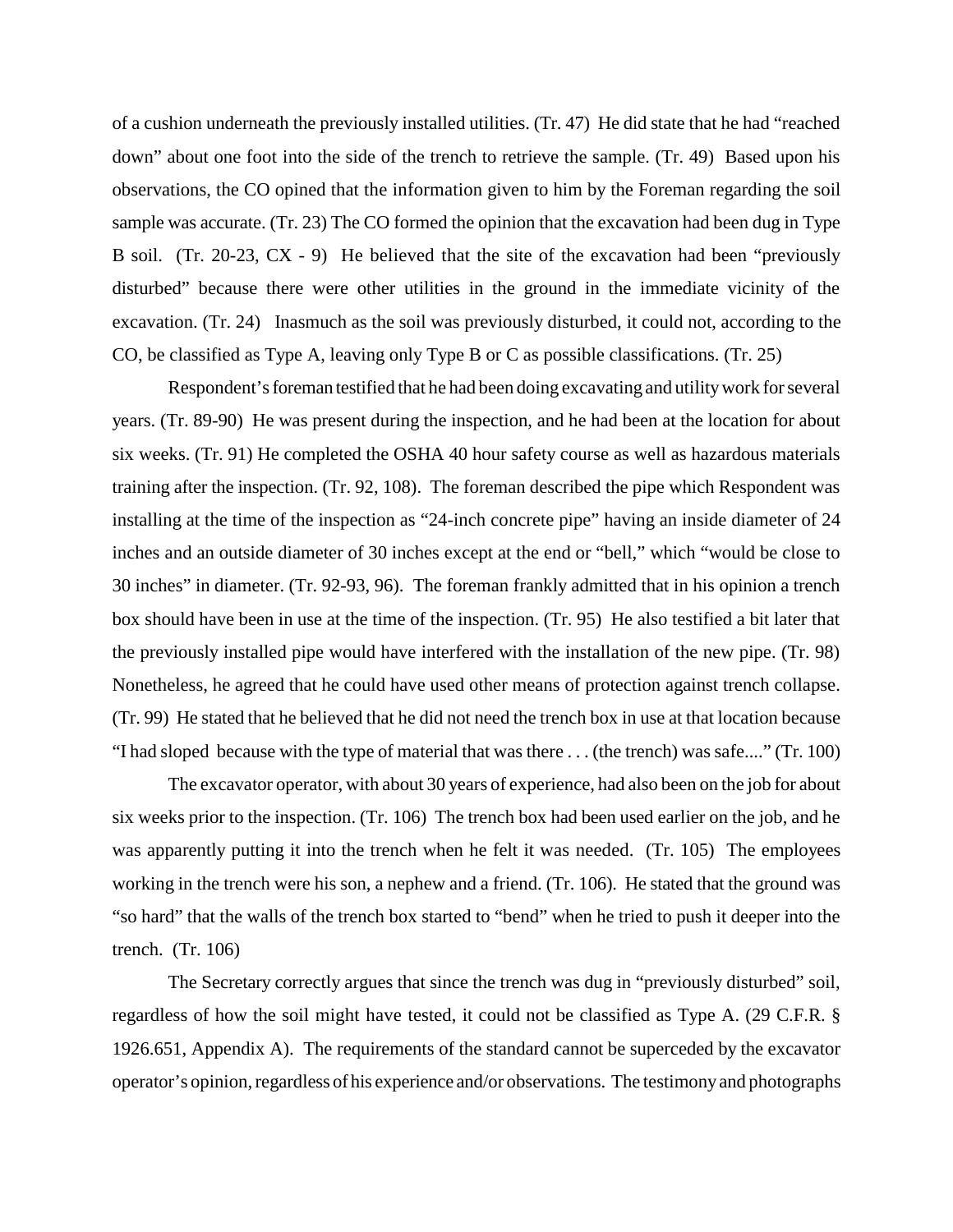demonstrate that two, if not three, employees worked in the trench and were thus exposed to the hazard of collapse.

Respondent attacks the CO's soil sampling, asserting that it either came from a spoils pile that may or may not have been in the area of the trench which was 8 feet deep. Respondent also asserts that if the CO had "reached down about a foot," he would have taken the sample from part of the asphalt sub-layer of the roadway. In sum, Respondent would have me disregard the sample. In addition, Respondent relies on the testimony of its excavator operator, who described the soil as gray/green with rocks, the very definition of stable soil. Respondent maintains that the photographs of the excavation show the "hardness" of the soil in several ways. Respondent's arguments are rejected. An excavation 8 feet deep, 10 feet wide and 30 feet long dug in and around previously disturbed (Type B or C) soil requires sloping, sheeting, shoring or other means of trench collapse protection. There was none here, and Respondent was in violation of the cited standard.

The Secretary also alleges that this violation is willful. A willful violation is committed voluntarily with either an intentional disregard for the requirements of the Act or with plain indifference to employee safety. *Asbestos Textile Co.*, 12 BNA OSHC 1062, 1063 (No. 79-3831, 1984). A willful violation is differentiated from a non-willful violation by a heightened awareness that can be considered a conscious disregard or plain indifference to the standard, *i.e.*, *General Motors Corp., Electro-Motive Div*., 14 BNA OSHC 2064, 2068 (No. 82-630, 1991) (consolidated). "Willful" describes misconduct that is more than negligent but less than malicious or committed with specific intent to violate the Act or a standard. *Georgia Electric Co.*, 595 F.2d 309, 318-319 (5th Cir. 1979) *(General Electric*).

The Secretary maintains that the violation is "willful" because there was a "conscious, intentional, deliberate decision (on the part of the foreman) not to use a trench box when he knew it was contrary to OSHA requirements." (Sec. brief, pp. 9-10) Moreover, the Secretary believes the \$55,000 proposed penalty to be appropriate in light of the high degree of hazard associated with trench collapse, the lengthy duration of exposure and Respondent's "extensive history" of prior violations of this standard. Respondent, on the other hand, argues that the violation cannot be willful within the meaning of the Act because the testimony of the excavator operator, who is the father of the foreman, shows that he "used his experience to determine that he was excavating in solid rock." Solid rock would not have required the use of a trench box. Respondent views the failure to use a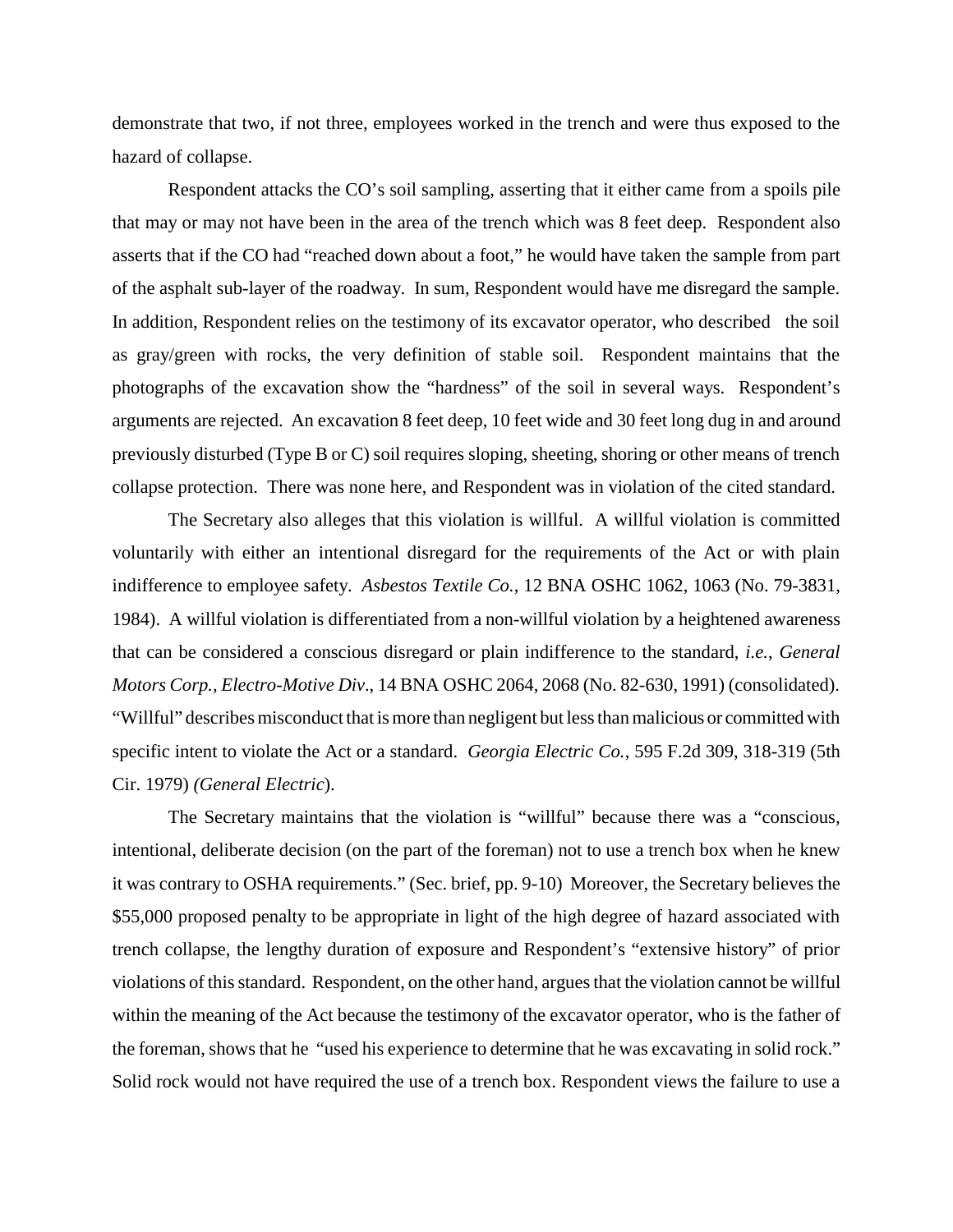trench box as "ordinary negligence" based on an error by the excavator operator. (Resp. brief, p. 9). As to penalty, Respondent maintains that without specific proof as to the likelihood of a collapse "all penalty calculations must be at their absolute minimums and all adjustment factors . . . should be at their maximums for the lowest possible penalty." (*Id.*).

Because the foreman proceeded with the trenching operation without installing a trench box which he knew was required by OSHA regulations under the circumstances present, I conclude that the violation was willful as that term is used in the Act and under Commission precedent. The Secretary correctly relies on testimony of both the CO and the foreman demonstrating that the foreman was significantly experienced, that he had attended a 40-hour OSHA course prior to the date of the inspection, and that he knew at the time that OSHA regulations required a trench box under the conditions present. (Tr. 17, 89, 92, 94-95, 99-100) Even if the foreman's testimony that the presence of an "old pipe" would have "interfered" with the installation of a trench box is taken to be an argument of impossibility or infeasibility of compliance (neither of which was specifically argued by Respondent), the defenses could not be sustained because the foreman soon thereafter testified that other forms of protective systems could have been used. (Tr. 88-89). The facts in this case highlight the difference between conduct that is more than negligent but less than malicious or committed with specific intent to violate the Act or a standard. This case is the essence of willful under *General Electric* and its progeny. This is not a case of scienter or evil intent in the classic sense or one of reckless disregard. It is one in which there was a violation with the full knowledge of the foreman that the conditions constituted a failure to comply with the regulations. Accordingly, I conclude that Respondent's violation of the standard at 29 C.F.R. § 1926.652(a)(1) was willful. Citation 2, Item 1 is thus AFFIRMED.

 The Commission has often held that in determining appropriate penalties for violations, including those classified as willful, "due consideration" must be given to the four criteria under § 17(j) of the Act, 29 U.S.C. 666(j). Those factors include the size of the employer's business, gravity of the violation, good faith and prior history. While the Commission has noted that the gravity of the violation is generally "the primary element in the penalty assessment," it also recognizes that the factors "are not necessarily accorded equal weight."

In support of the appropriateness of the \$55,000 proposed penalty, the Secretary points to Respondent's "extensive history" of non-compliance with trenching standards (CX-18), the fact that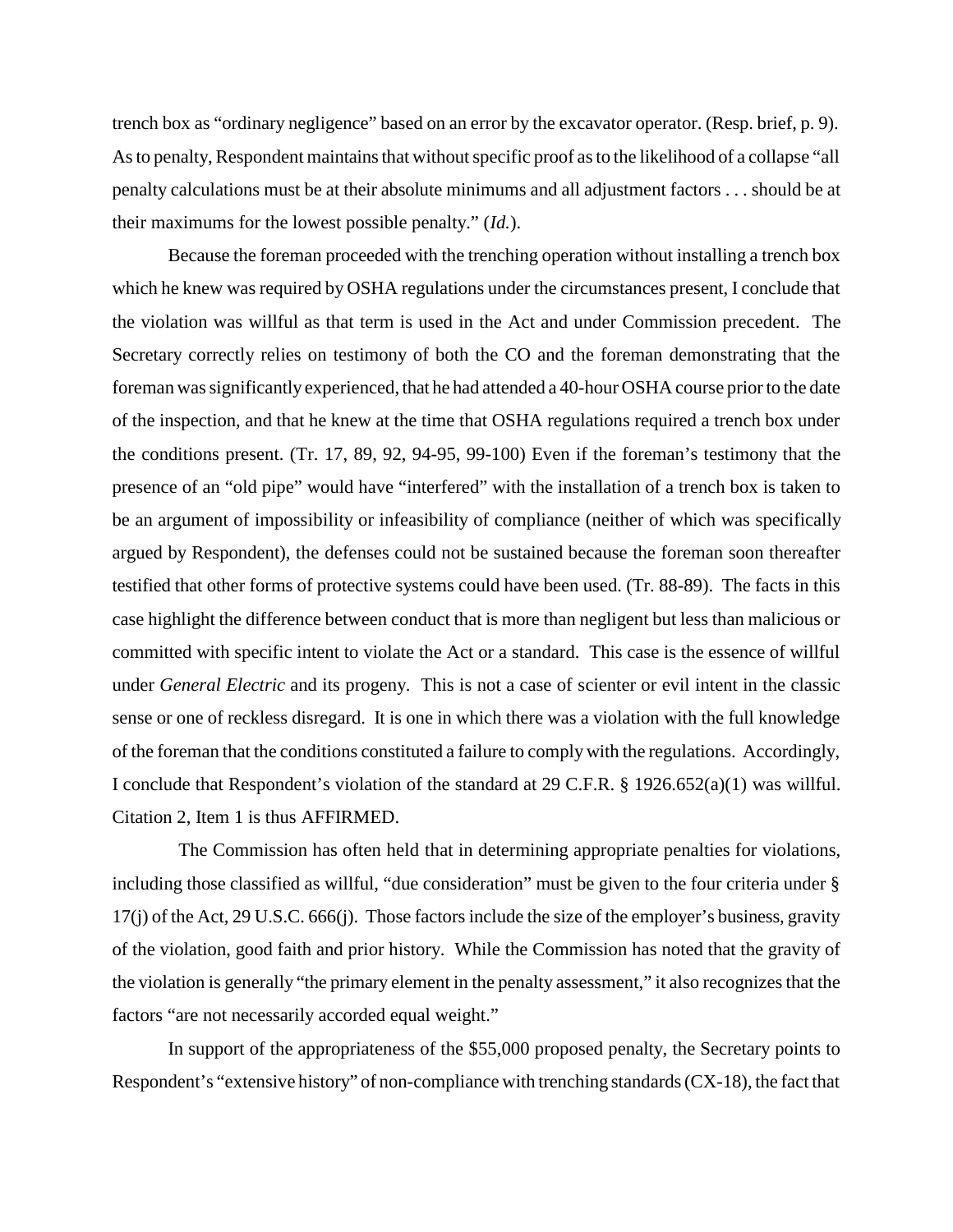the decision was not a "momentary" one, *i.e.,* the trench was open and unprotected for at least two days, and its "consistency with past penalty decisions." (Citations omitted.) The testimony, however, demonstrates that while the size of Respondent resulted in a 60 per cent "credit" when applied to the serious violation, any "credit" for the small size of the company was withheld regarding the willful violation "due to the history of the company." (Tr. 42, 70). Clearly, the withholding of a credit for a small sized company on the basis of its past history of OSHA violations is mixing apples and oranges. Looking at Respondent's history, however, gives cause for further consideration. The OSHA Area Director who authorized the issuance of the citations and approved the proposed penalty calculations testified that he considered Respondent's "history" to include five or six willful citations issued to it. (Tr. 73-74) Each of the prior cases, however, was settled with the specific provision that the violation was "recharacterized" as a "generic Section 17" violation. Thus, as affirmed by the prior settlement agreements, the prior citations for trenching violations bear no classification as willful, repeated, serious or other-than-serious. The Secretary cannot have it both ways. I conclude that the Secretary cannot agree to reduce or eliminate the "classification" of an alleged violation in order to assist in settling a case, incorporate that accord into a binding agreement and then later rely on the mere allegation of willfulness in the earlier citations in support of a classification or history consideration in a later case. That being said and applied here, Respondent's history of five prior violations of this trenching standard, regardless of classification, indicates that a very substantial penalty is warranted. Indeed, even without classification, Respondent has shown itself to be unimpressed by its prior trenching violations. There appears to have been little teaching value in the previous citations, settlement agreements and penalties. I find that Respondent's history of violations of this very standard is the single most important element in the consideration of an appropriate penalty. Thus, while the proposed penalty of \$55,000 for this willful violation could be reduced under the application of an adjustment for its small size, I also hold that it could be substantially raised based solely on Respondent's history of prior violations. Under these circumstances, I find that the penalty proposed by the Secretary, \$55,000, is appropriate for the willful violation. Accordingly, a penalty of \$55,000 is assessed for the violation as affirmed in Citation 2, Item 1.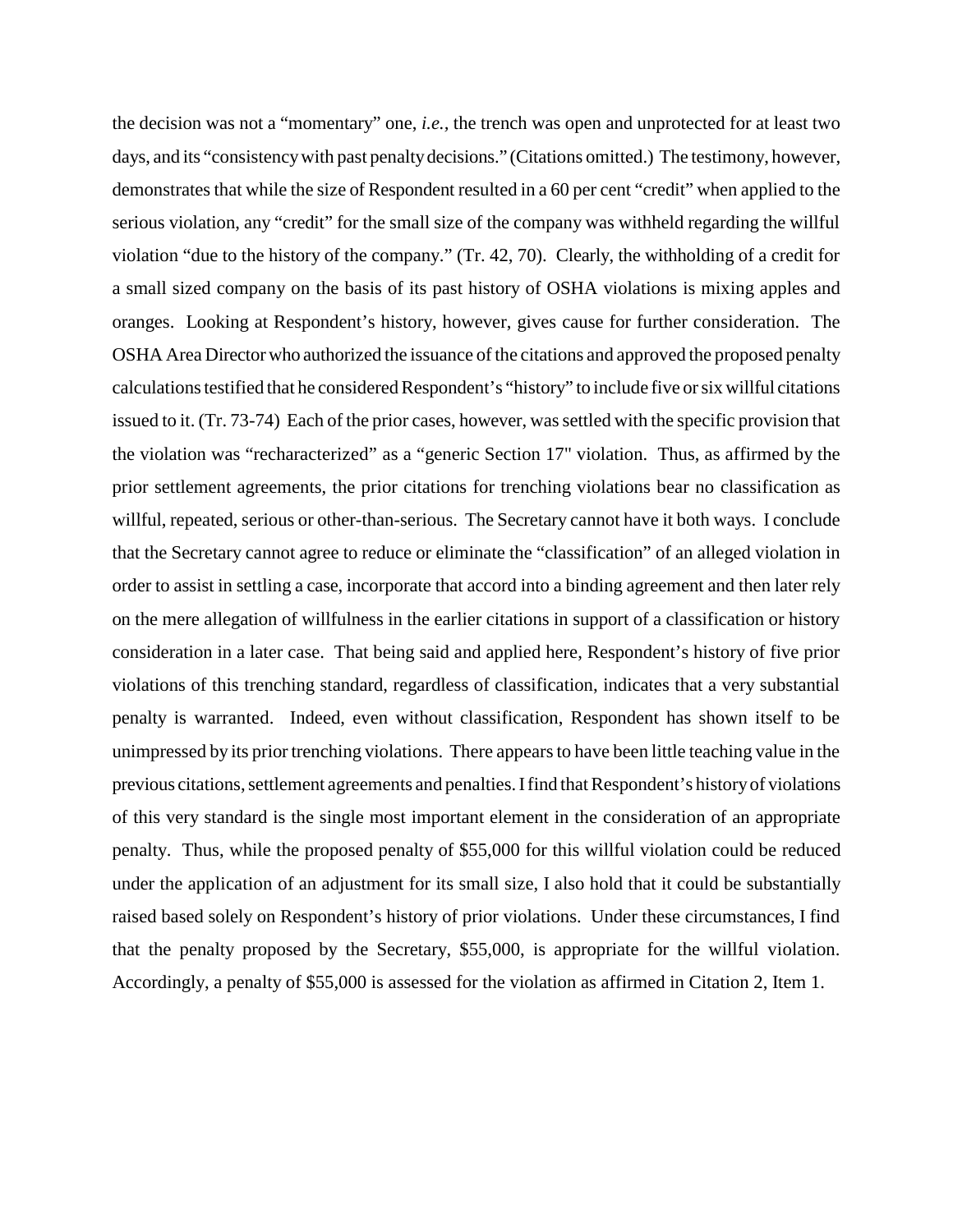#### *FINDINGS OF FACT*

All findings of fact necessary for a determination of all relevant issues have been made above. Fed. R. Civ. P. 52(a). All proposed findings of fact and conclusions of law inconsistent with this decision are hereby denied.

#### *CONCLUSIONS OF LAW*

1. Respondent was, at all times pertinent hereto, an employer within the meaning of § 3(5) of the Occupational Safety and Health Act of 1970, 29 U. S. C. § § 651 - 678 (1970).

2. The Occupational Safety and Health Review Commission has jurisdiction over the parties and the subject matter.

3. Respondent was in violation of  $\S$  5(a)(2) of the Act in that it failed to comply with the standards as alleged in Citation 1, Item 1 and Citation 2, Item 1.

4. Both violations of the Act found above were serious within the meaning of § 17(k) of the Act.

5. The violation of the Act as alleged in Citation 2, Item 1 was willful within the meaning of  $\S 17(a)$  of the Act.

6. Respondent was not in violation of  $\S$  5(a)(2) of the Act as alleged in Citation 1, Item 2.

7. A civil penalty of \$800.00 is appropriate for the serious violation of the Act as described in Citation 1, Item 1.

8. A civil penalty of \$55,000.00 is appropriate for the willful violation of the Act as described in Citation 2, Item 1.